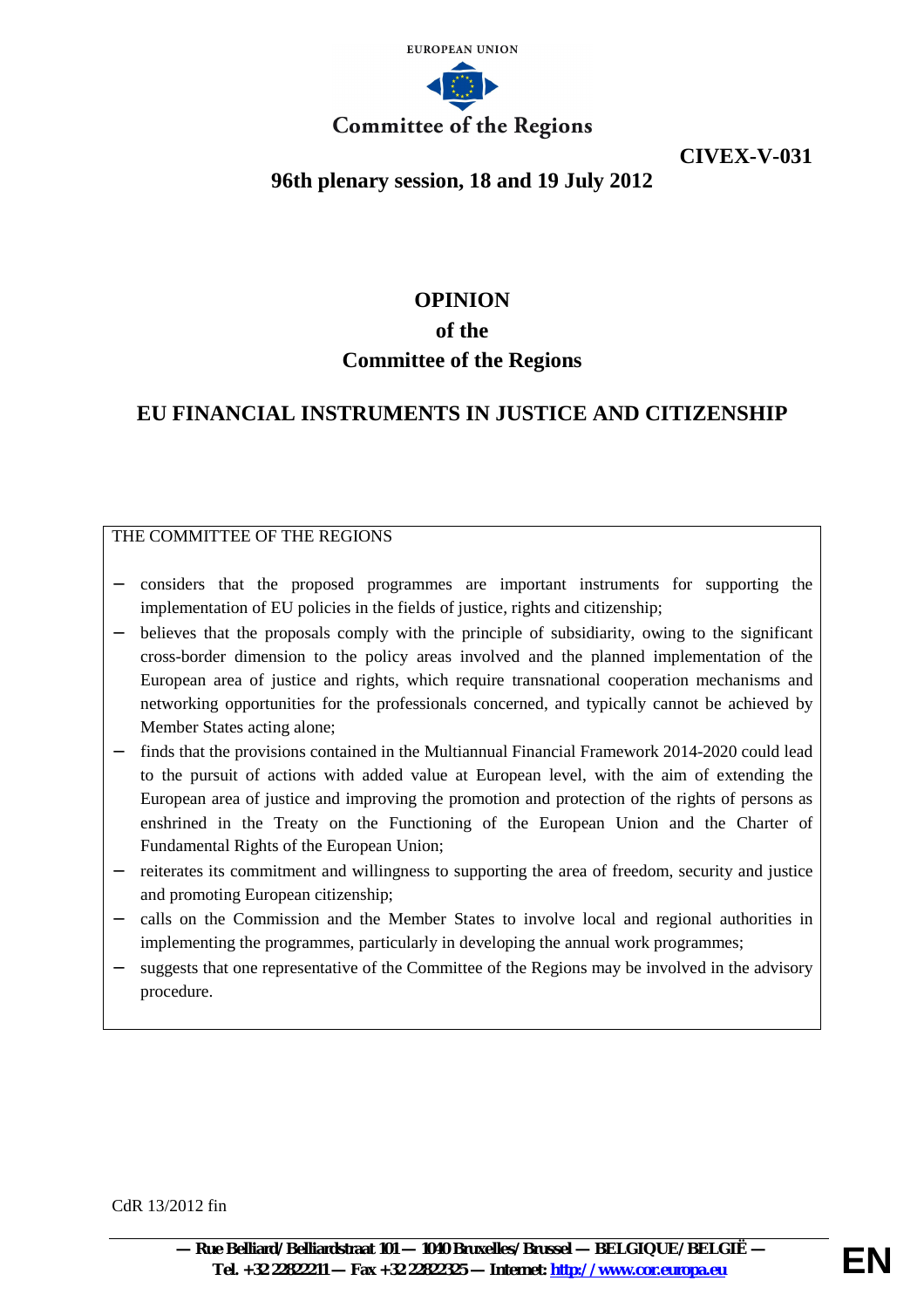#### Rapporteur:

Mr Varacalli (IT/ALDE) Mayor of Gerace

#### Reference documents

Proposal for a Regulation of the European Parliament and of the Council establishing for the period 2014 to 2020 the Rights and Citizenship Programme COM(2011) 758 final

Proposal for a Regulation of the European Parliament and of the Council establishing for the period 2014 to 2020 the Justice Programme COM(2011) 759 final

Proposal for a Council Regulation establishing for the period 2014-2020 the programme "Europe for Citizens" COM(2011) 884 final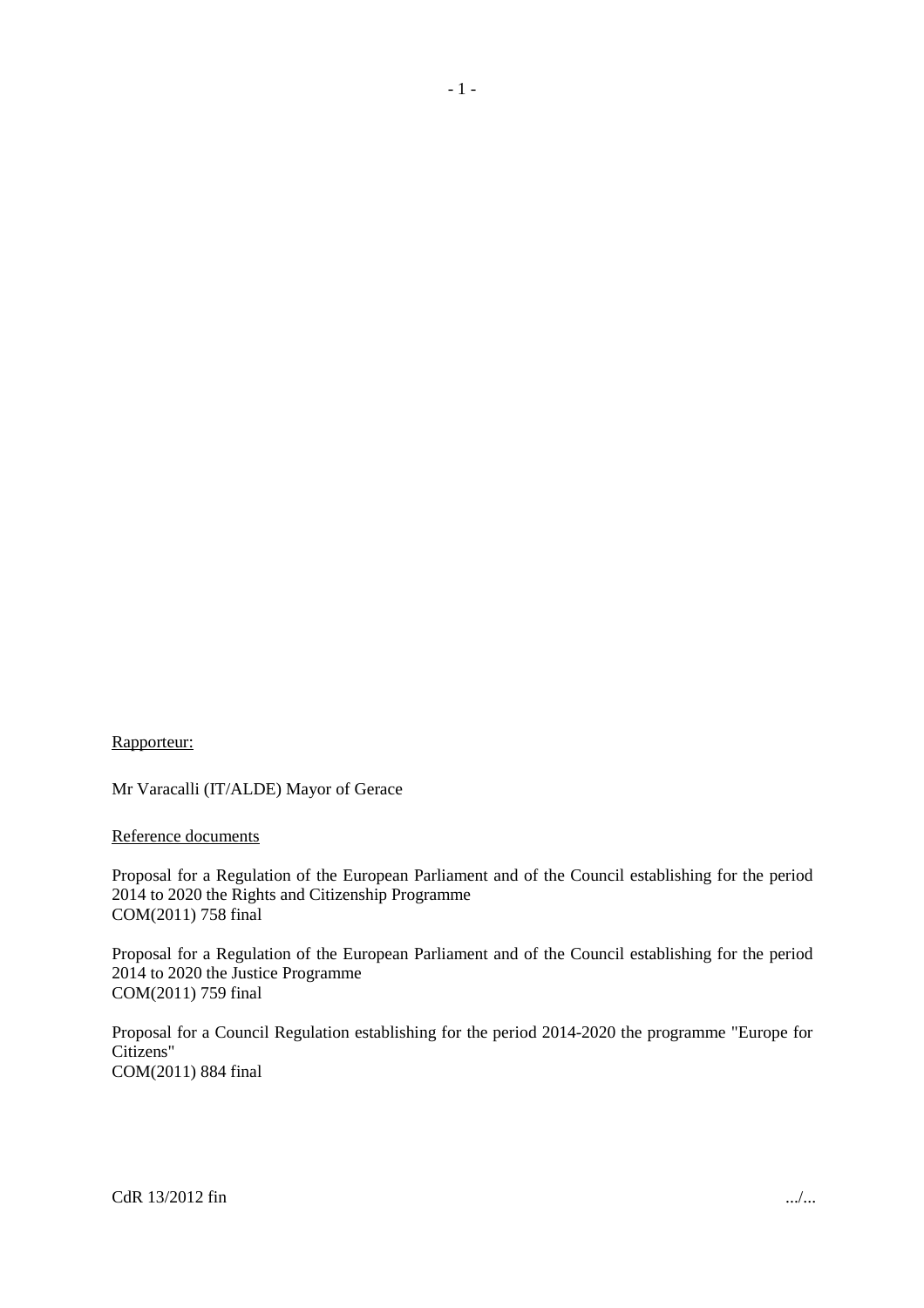#### **I. POLICY RECOMMENDATIONS**

#### THE COMMITTEE OF THE REGIONS

#### *General remarks*

- 1. considers that the proposed programmes are important instruments for supporting the implementation of EU policies in the fields of justice, rights and citizenship; together, these programmes intend to support activities carried out in the Member States with a view to raising awareness and understanding, supporting the implementation of Union law and policies in the Member States, promoting transnational cooperation and improving the knowledge and understanding of potential issues in the relevant policy areas with a view to ensuring evidence-based policy making and legislation. The Europe for Citizens programme, in particular, aims at promoting the development of a European citizenship;
- 2. believes that the proposals comply with the principle of subsidiarity, owing to the significant cross-border dimension to the policy areas involved and the planned implementation of the European area of justice and rights, which require transnational cooperation mechanisms and networking opportunities for the professionals concerned, and typically cannot be achieved by Member States acting alone;
- 3. considers that the proposals are also in line with the proportionality principle, having verified in particular that their form and content correspond to what is likely to be required in order to achieve the intended objectives, and that the total financial envelope for the three programmes appears sufficient for their effective implementation, given that this envelope has been maintained in line with that granted to the programmes currently in force for the same areas of action and that, *inter alia,* provision has been expressly made for upward revision in the event of accession of a new Member State;
- 4. appreciates, with a view to the improvement of regulations, the impact assessments accompanying the proposals, which are deemed sufficiently justified and comprehensive, taking into account the fact that the Commission also consulted stakeholders during the preparatory phrase and the relevant results were fed into the impact assessment, and a similar consultation was held at various levels with local and regional authorities;
- 5. finds that the provisions contained in the Multiannual Financial Framework 2014-2020 could lead to the pursuit of actions with added value at European level, with the aim of extending the European area of justice and improving the promotion and protection of the rights of persons as enshrined in the Treaty on the Functioning of the European Union and the Charter of Fundamental Rights of the European Union;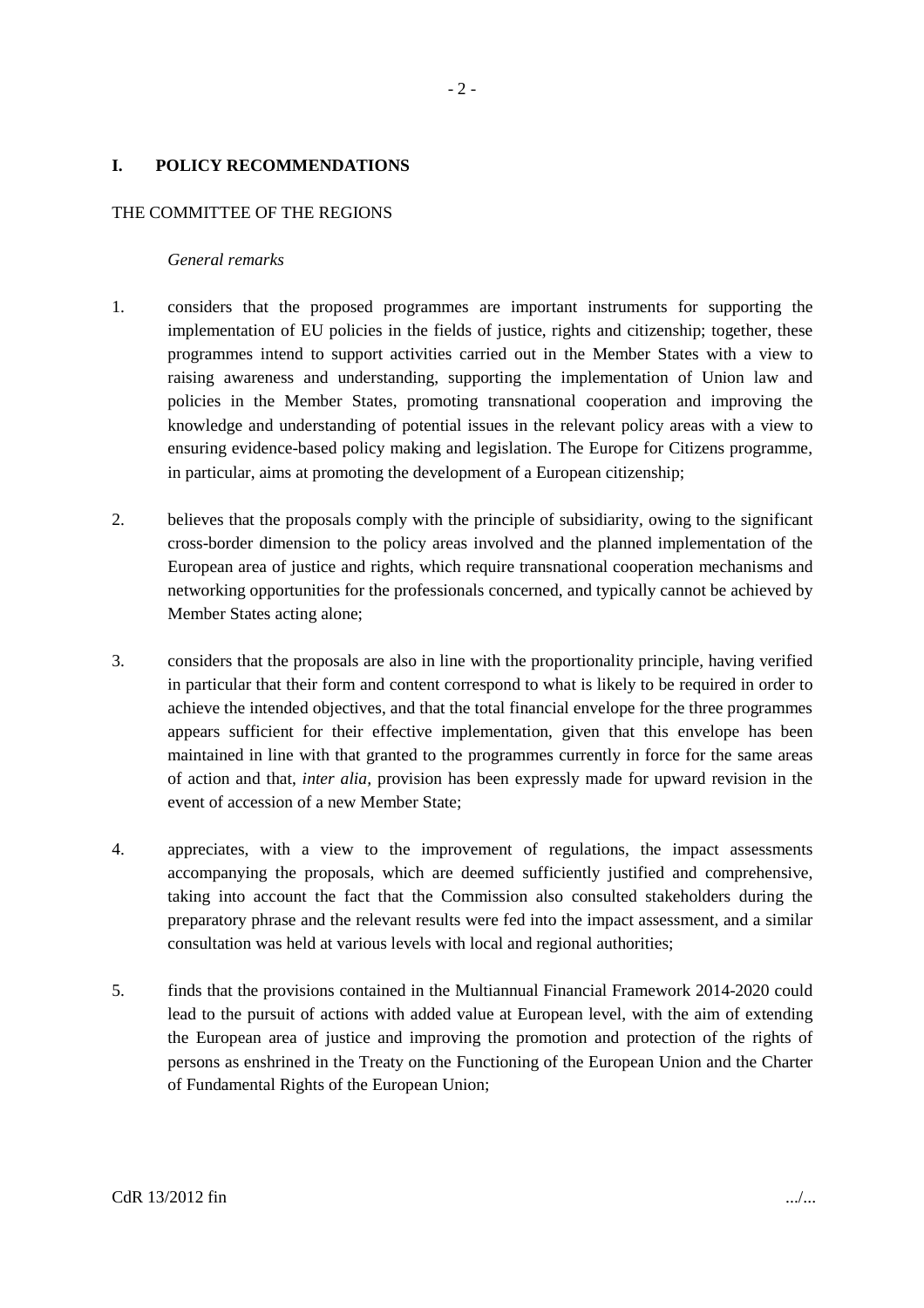- 6. hopes that the programmes will continue to contribute to the gradual achievement of a better understanding of the EU by citizens, particularly by providing incentives for active civic involvement, and to significantly strengthen awareness;
- 7. also hopes that the implementation of the Rights and Citizenship Programme (with regard to the specific objective of "[contributing] to enhancing the exercise of rights deriving from the citizenship of the Union") and the Europe for Citizens Programme (with regard to the general objective of "… [enhancing] capacity for civic participation at the Union level" and the specific objective of "[encouraging] democratic and civic participation of citizens at Union level, …") can also help develop Europeans' awareness of the recent opportunity brought by Regulation (EU) No 211/2011 of the European Parliament and of the Council of 16 February 2011 on the citizens' initiative enabling them to make legislative proposals to the Commission on issues in which the EU is competent, with the possibility for such initiatives to be promoted or supported by organisations;
- 8. reiterates its commitment and willingness to support the area of freedom, security and justice and promoting European citizenship;
- 9. considers it necessary, with specific reference to the Rights and Citizenship Programme, regarding gender mainstreaming, to ensure the adequate and effective application of the points made in the proposal for a regulation in Recital 12 regarding the continuation and development of activities previously carried out on the basis of three programmes, in particular the programme to prevent and combat violence against children, young people and women and to protect victims and groups at risk (Daphne III programme), as well as the sections on "gender equality" and "diversity and antidiscrimination" of the EU Programme for Employment and Social Solidarity (Progress), and in Article 4(b) (Specific objectives), with specific reference to non-discrimination on grounds of sex and the principle of equality between women and men;
- 10. appreciates, in principle, the plans to replace the six operational programmes for 2007-2013 with two programmes, bearing in mind that the reduction could lead to leaner and more efficient management of the actions planned also with a view to the desirable improved focus in the distribution of funds and the avoidance of geographical imbalances identified among the current programmes by the Commission in the legislative financial statements appended to the proposals;
- 11. calls on the Commission and the Member States to involve local and regional authorities in implementing the programmes, particularly in developing the annual work programmes;
- 12. recommends, particularly as regards the planned and indeed timely possibility of private bodies benefiting from the proposed actions, that the Commission also aim to further refine the mechanisms for the preliminary verification of the quality of requests;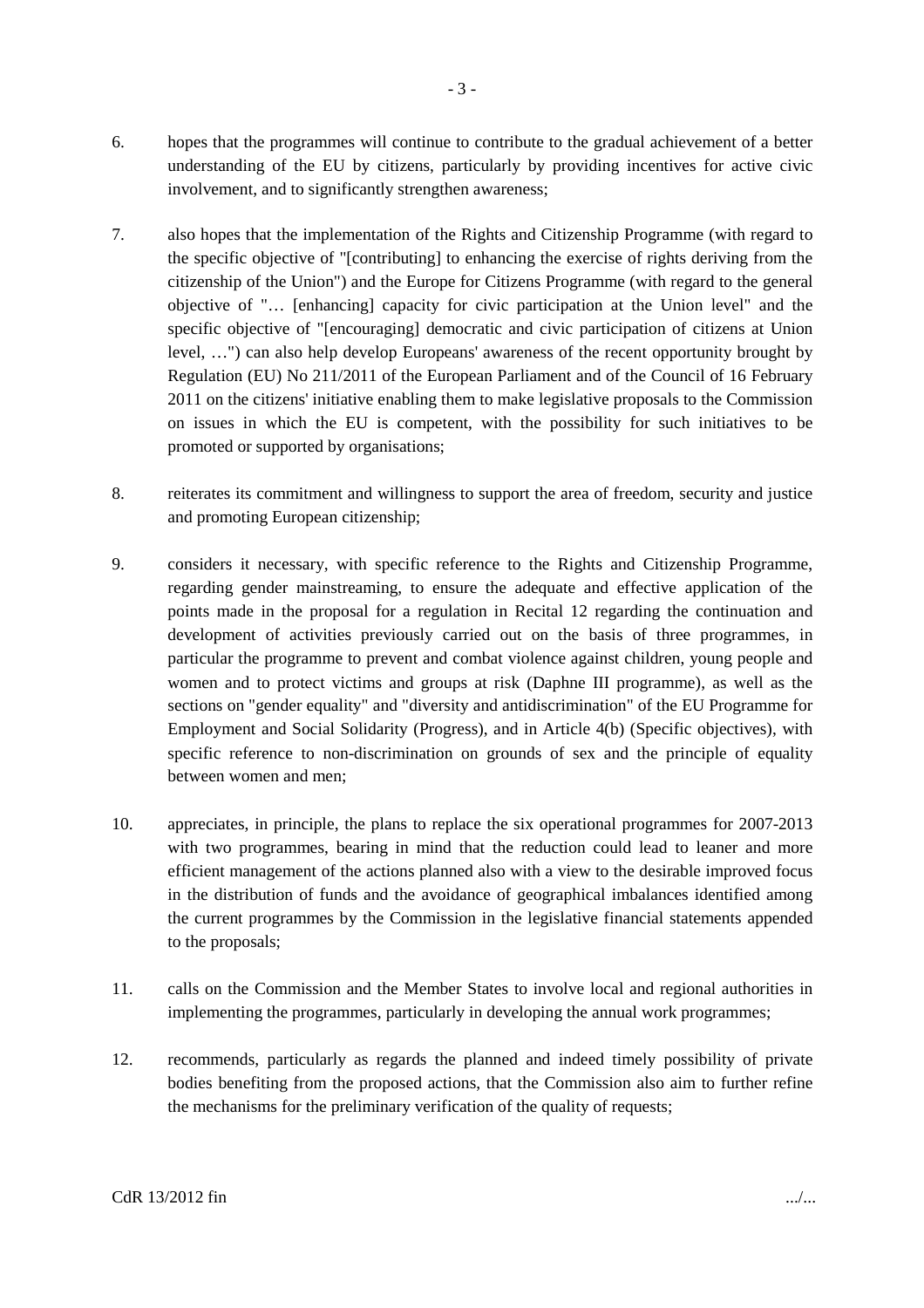- 13. stresses that local and regional authorities have a special interest in the issues dealt with in the area for freedom, security and justice, owing above all to the direct impact that these have on the everyday life of people living in the European Union and on the duties of local and regional authorities themselves, and the fact that these authorities have many key powers in policy fields falling within the area;
- 14. emphasises that, for local and regional authorities, subsidiarity and proximity towards citizens and residents require a direct approach to the concerns and aspirations of these citizens, for whom local bodies often implement innovative, appropriate solutions;
- 15. points out, with particular regard to the Europe for Citizens programme, that involvement in town twinning schemes, as expressly encouraged by the programme itself, has resulted in extremely valuable exchanges of experiences between communities in different geographical areas, strengthening experimentation with successful initiatives through which authorities have also put themselves forward as promoters and facilitators of citizenship;
- 16. endorses the possibility set down in the three proposals that all public bodies, including local and regional authorities, could have access to the programmes; points out, however, that the application procedures should not be too costly, particularly with regard to the planned complementarity between the programmes themselves and the related and relevant possibility of using resources allocated to different programmes, provided that the financing covers different items of expenditure;
- 17. supports the objectives set down in the programme, as it has expressed in previous opinions, and pledges its ongoing commitment to promoting and fostering their use in neighbouring countries through its cooperation bodies (working groups, joint consultative committees, CORLEAP, ARLEM) in line with the relevant cooperation agreements and in cooperation with the Commission;
- 18. stresses the particular importance of creating a genuine area of freedom, security and justice for citizens in a world characterised by increasing mobility; welcomes, in line with the ongoing efforts by the Committee of the Regions to promote a system of multilevel protection of fundamental rights, the fact that the progress made towards this area of freedom, security and justice places citizens at the centre of the project;
- 19. considers that the issues of security and protection of fundamental rights and freedoms must be brought together in a balanced way, by implementing coherent instruments in the field of freedom, security and justice: in this regard it cannot be denied that while Europe has a solid legal framework for the protection of human rights, in practice this must continue to be improved with a view to guaranteeing the effective exercise of these rights;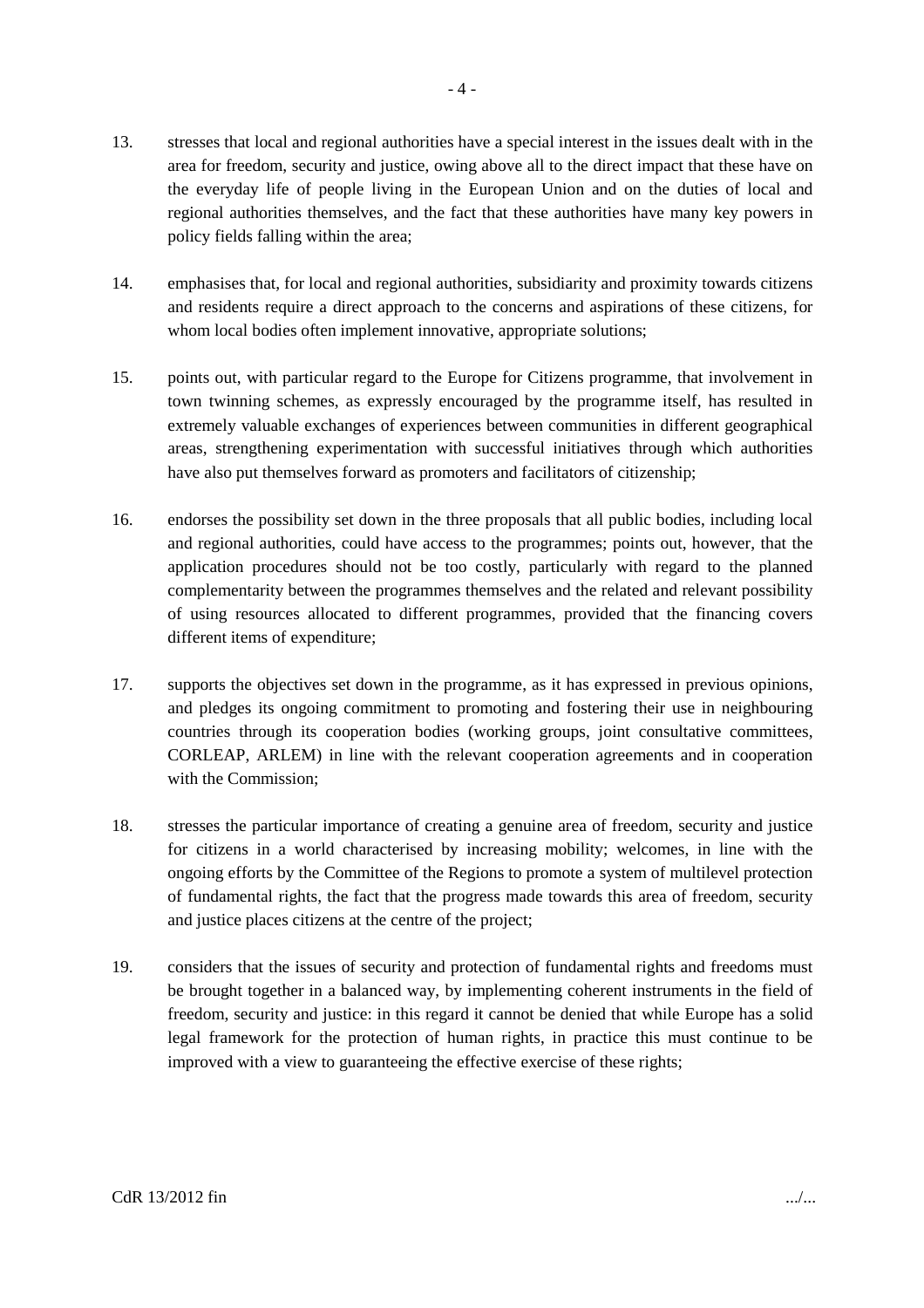- 20. welcomes the fact that the three programmes, while displaying objective differences, together contribute to raising public awareness of the European dimension of citizenship, as a means for involvement in the European integration process and contribution to European democracy;
- 21. reiterates certain points made in its recent opinion on the new Multiannual Financial Framework post-2013, in which it underlined the significance of providing adequate resources to foster fundamental rights, democracy and citizens' participation in the effort to build European citizenship, and considered of paramount importance the emphasis given in the Europe for Citizens Programme to partnerships in support of EU level civil society, highlighting that the EU's security is closely linked to the furtherance of democracy, good governance and the rule of law in third countries, and that it is incumbent upon the Union to promote these values globally;
- 22. stresses, as it has previously pointed out, that it would be helpful to support the various forms of territorial cooperation to implement projects and measures aimed at making European citizenship a reality and which could help reduce obstacles and red tape, including by disseminating the various best practices relating to cross-border services, for example in the areas of health and multilingualism;
- 23. hopes that the actions taken in these fundamental areas can be taken into account as priorities for the annual work programmes, especially in relation to the Rights and Citizenship and Europe for Citizens programmes;
- 24. acknowledges that merging the previous six programmes for Justice and Rights and Citizenship into two and restructuring the Europe for Citizens Programme could create more flexibility when it comes to setting priorities over the seven year programming period, reducing management costs at European level, lessening bureaucratic burdens for the beneficiaries and allowing for more cross-cutting projects that cover several objectives of the programmes;
- 25. reiterates the position it has expressed in the past, particularly with regard to the issue of justice, that policies developed in the fields of justice and internal affairs should be coordinated and integrated with other Union policies (especially its economic and social and external policies), as improved coordination of these policies is bound to strengthen their overall effectiveness;
- 26. agrees that promoting citizenship is a horizontal issue that must be taken into account in the European Union's other actions, which is why synergies with the Instrument for Pre-Accession Assistance (IPA) are important in order to ensure that future EU citizens are informed about European citizenship and know their rights and responsibilities;
- 27. hopes, therefore, that practical solutions will be implemented that allow for complementarity and synergies between the three proposed programmes and with other Union instruments, and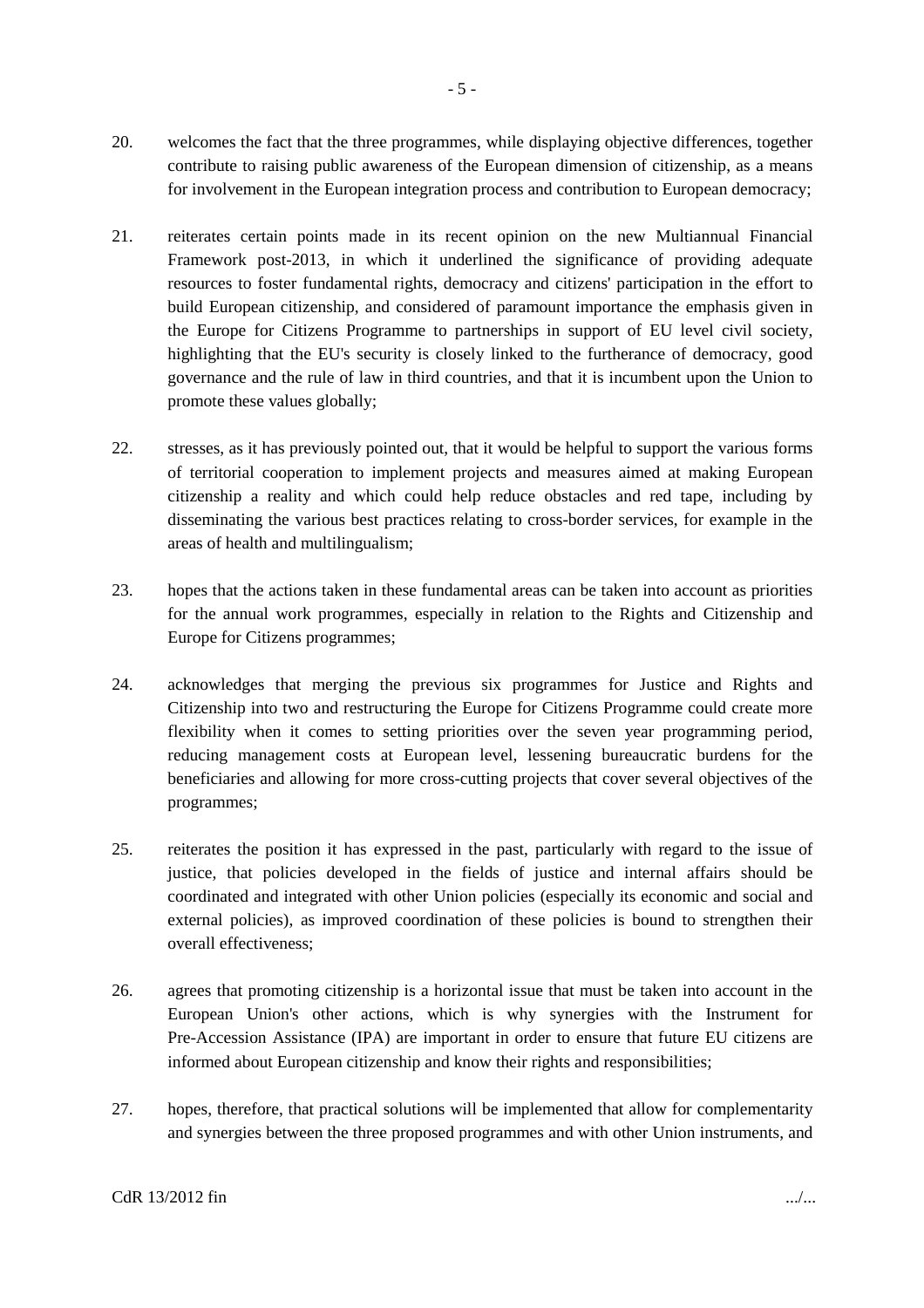invites the Commission to provide information on the means it intends to employ in order to guarantee these synergies and complementarity;

- 28. is concerned that it will not be sufficiently possible for local and regional authorities to be effectively involved in devising the annual work programmes and evaluating at least two out of the three specific programmes: the process of building a citizens' Europe must go hand in hand with the concrete participation of local and regional authorities at every phase, as they represent vital institutional levels through which to guarantee more democratically legitimate decision-making;
- 29. therefore calls for a guarantee that local and regional authorities, through the Committee of the Regions, will formally participate in the drafting of the annual programmes of activities for the Rights and Citizenship and Europe for Citizens programmes;
- 30. furthermore, considers, with regard to the interim evaluation reports and the ex-post evaluation reports provided by the Commission for the Rights and Citizenship programme, that it should be able to express its own opinion, as is formally provided for with regard to the Europe for Citizens programme, and therefore calls for a specific provision in this connection to be included in the proposal on the Rights and Citizenship programme;
- 31. requests that the measurement of the achievement of the specific objectives of the Rights and Citizenship programme also be contingent on the collection of qualitative and quantitative data on the respect, exercise and implementation of these rights, given that the reference to perception at European level is not an adequate measure in terms of results; also refers in this connection to the activities of the European Union Agency for Fundamental Rights and the European Institute for Gender Equality in drawing up corresponding indicators and comparative studies;
- 32. supports the important role that the programme proposals should play through awareness raising and information activities for European citizens, particularly as regards wide-ranging access to information, which is increasingly important if they are to play an active part in the political process. The Committee has already highlighted this point, calling on its members to strive to ensure that access to information is effectively guaranteed in the Member States;
- 33. believes, with regard to the Justice programme, that the planned continuation of exchanges of staff from national judicial systems, within the broader scope of the European justice network, will gradually strengthen mutual recognition of judicial systems and improve trust between them;
- 34. strongly supports, therefore, the specific proposal to fund training activities for judicial staff as laid down in Article 6 of the proposal for the Justice programme, as such training and awareness are key elements in building a Europe of justice;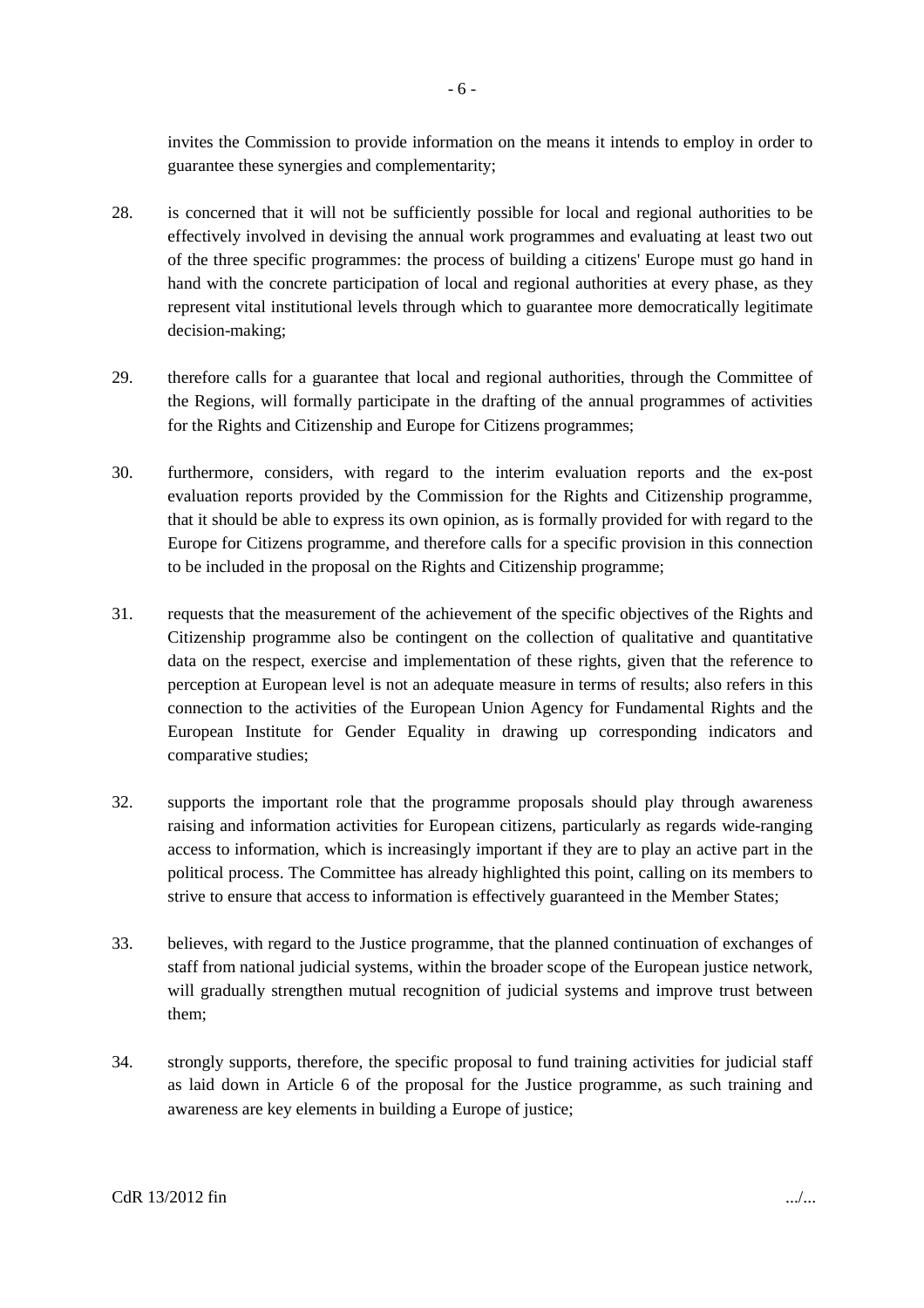- 35. recommends paying particular attention to this aspect in order to guarantee effective participation from all staff working within the judicial system, in the public and private sectors;
- 36. considers that the training activities funded under the Rights and Citizenship Programme should include training in European citizenship for those planning to obtain the citizenship of a Member State, and for schoolchildren, supporting the principle of active citizenship of young people through education;
- 37. is in favour of the funding support for the development of online training modules provided for in the programme proposal, which coincides with the CoR's call to promote measures aimed at citizenship training via the media and ICT;
- 38. believes that the Justice programme and Rights and Citizenship programme are also a viable means of strengthening local and regional authorities' considerable potential in cross-border cooperation on issues relating to the area of freedom, security and justice;
- 39. fully endorses, in principle, the more result-oriented approach chosen by the Commission for the programmes, focused on the use of indicators to measure the achievement of the programmes' objectives; highlights, however, that while a comprehensive list of indicators is contained in the Europe for Citizens proposal, the proposal for the Justice Programme, for example, only mentions a single indicator for each objective and hints to an undefined set of further indicators; suggests, therefore, a specification which is broader in general, preferably referring to qualitative parameters as well as quantitative ones;
- 40. highlights that the proposal on the Europe for Citizens programme provides for a more flexible structure than the programme currently underway; it is therefore not necessary to allocate quotas in advance for individual actions that can be carried out under the new programme;
- 41. points out, in this connection, that town twinning schemes, as well as continuing to benefit from the programme, could also have available a fixed quota set in advance, which in the current programme is equivalent to almost one third of the total budget and could be maintained at this level;
- 42. therefore calls for a good part of the overall budget of the Europe for Citizens programme to be allocated to activities that take place in the context of town twinning, particularly given the recognised, important role that twinning plays in building strong and sustainable contacts between citizens, including those of third countries;
- 43. reiterates that, as the Parliament and the Council have recently introduced the European Heritage Label as an instrument to enhance the shared cultural heritage of the Member States while respecting national and regional diversity, the Europe for Citizens programme could, in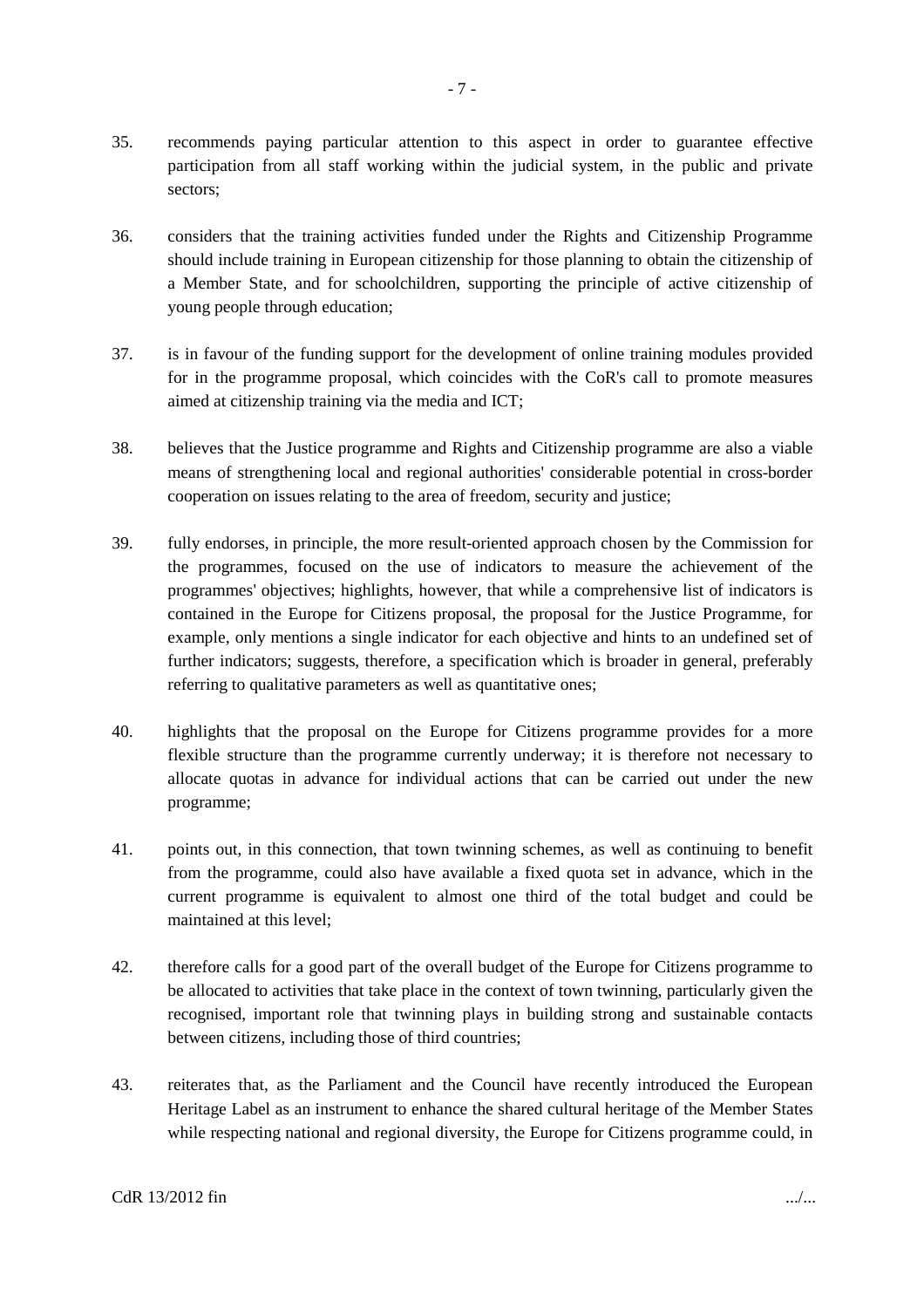order to pursue its stated objectives, also tap into the potential of the sites that will receive this new label, in the same way that the European Cities of Culture promote European identity and citizenship.

#### II. **RECOMMENDATIONS FOR AMENDMENTS**

#### **RIGHTS AND CITIZENSHIP – COM(2011) 758 final**

#### **Amendment 1**

Article 4(2)

Specific objectives

| <b>Text proposed by Commission</b>                                                                      | <b>CoR</b> amendment                             |
|---------------------------------------------------------------------------------------------------------|--------------------------------------------------|
| 2. The indicators to measure the achievement of $\vert$ 2. The indicators to measure the achievement of |                                                  |
| the objectives set out in paragraph 1 shall be, $\vert$ the objectives set out in paragraph 1 shall be, |                                                  |
| inter alia, the European perception of the respect, inter alia, the qualitative and quantitative data   |                                                  |
| exercise and implementation of these rights and collected, at European level, on the European           |                                                  |
| the number of complaints.                                                                               | perception of the respect, exercise and          |
|                                                                                                         | implementation of these rights and the number of |
|                                                                                                         | complaints.                                      |

#### **Reason**

With a view to effectively measuring the achievement of the specific objectives of the programme, it seems clearer to refer to the collection of qualitative and quantitative data, given that the concept of "perception" could be interpreted less clearly, in a way that does not sufficiently reflect the achievement of the objectives.

### **RIGHTS AND CITIZENSHIP – COM(2011) 758 final Amendment 2** Article 9(1)

Committee procedure

| <b>Text proposed by Commission</b>             | <b>CoR</b> amendment                                                              |
|------------------------------------------------|-----------------------------------------------------------------------------------|
|                                                | 1. The Commission shall be assisted by a 1. The Commission shall be assisted by a |
| committee. That committee shall be a committee | committee. That committee shall be a committee                                    |
| within the meaning of Regulation 182/2011.     | within the meaning of Regulation 182/2011.                                        |
|                                                | One representative of the Committee of the                                        |
|                                                | Regions may be involved in the advisory                                           |
|                                                | procedure.                                                                        |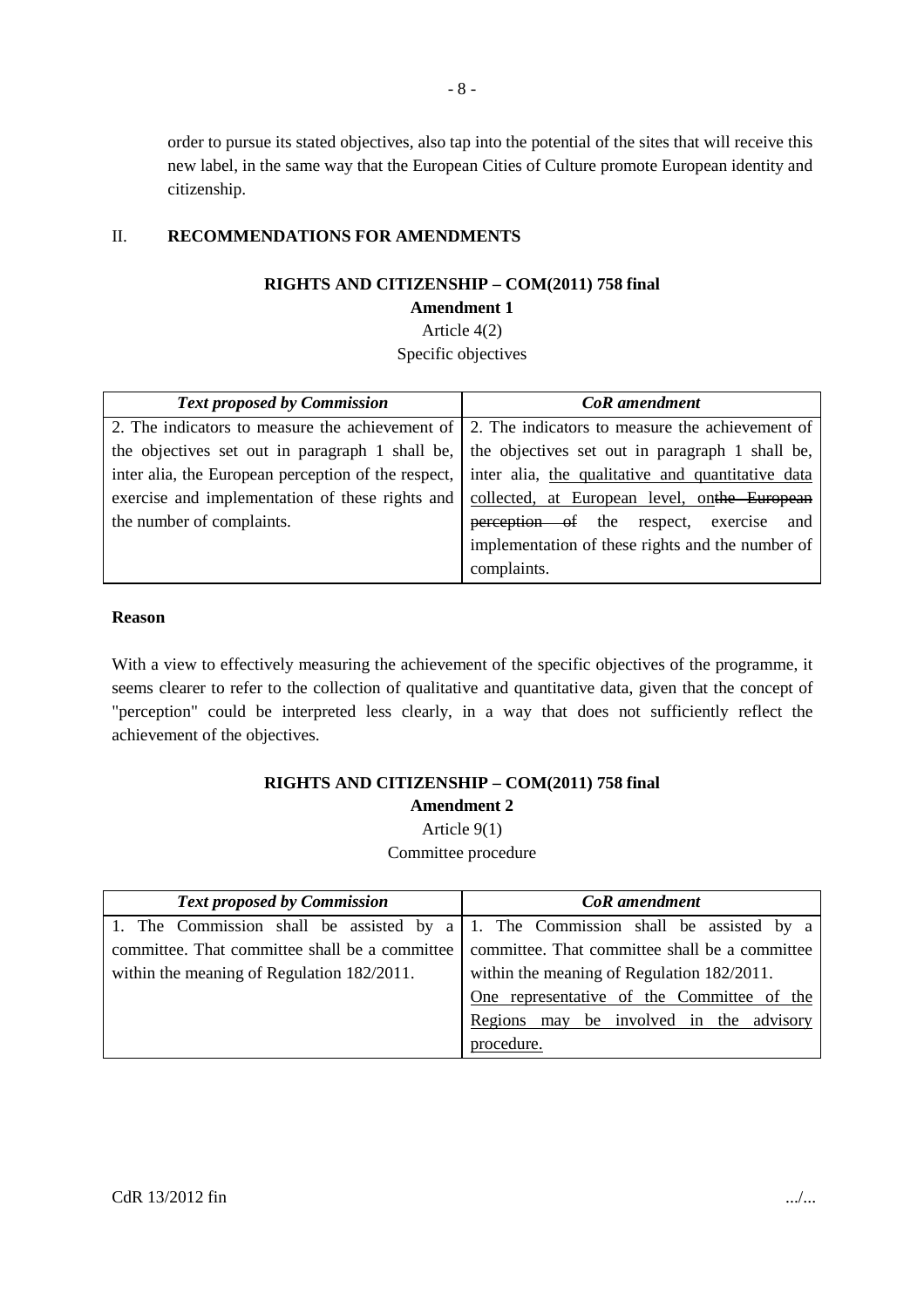#### **Reason**

The adoption of the annual work programmes, through which the entire programme is implemented, should involve the participation of a representative of the Committee of the Regions, alongside the Committee comprising representatives of the Member States and assisting the Commission.

As this relates to the implementation of programmes in which local and regional authorities are strongly involved, their participation in devising the annual work programmes through the European institution (Committee of the Regions) representing them, will enable the programmes to be built from the ground up, in accordance with the wishes expressed by the European citizens.

Moreover, the participation of the Committee of the Regions in drawing up the annual programmes is in line with Committee's power, in the framework of the legislative procedure for the adoption of a regulation of the European Parliament and of the Council, to formally issue this opinion.

### **RIGHTS AND CITIZENSHIP – COM(2011) 758 final Amendment 3**

Article 12(2) Monitoring and evaluation

| <b>Text proposed by Commission</b>               | <b>CoR</b> amendment                             |
|--------------------------------------------------|--------------------------------------------------|
| 2. The Commission shall provide the European     | 2. The Commission shall provide the European     |
| Parliament and the Council with:                 | Parliament, and the Council, the European        |
|                                                  | Economic and Social Committee and the            |
| (a) an interim evaluation report, by mid-2018 at | Committee of the Regions with:                   |
| the latest;                                      | (a) an interim evaluation report, by mid-2018 at |
| (b) an ex-post evaluation report.                | the latest;                                      |
|                                                  | (b) an ex-post evaluation report.                |

#### **Reason**

It is particularly important to validate the monitoring and evaluation process for the Rights and Citizenship and Europe for Citizens programmes: indeed, for the latter, it is expressly stated in Article 14(3) (Monitoring and evaluation) of the Commission proposal that the Commission shall provide an interim evaluation report and an ex-post evaluation report not only to the European Parliament and the Council but also to the European Economic and Social Committee and the Committee of the Regions.

Therefore, there are no valid reasons to maintain the provision of Article 12(2) of the proposal on the Rights and Citizenship programme which does not include the European Economic and Social Committee and the Committee of the Regions among the recipients of the interim evaluation report and an ex-post evaluation report. The amendment duly incorporates these two bodies.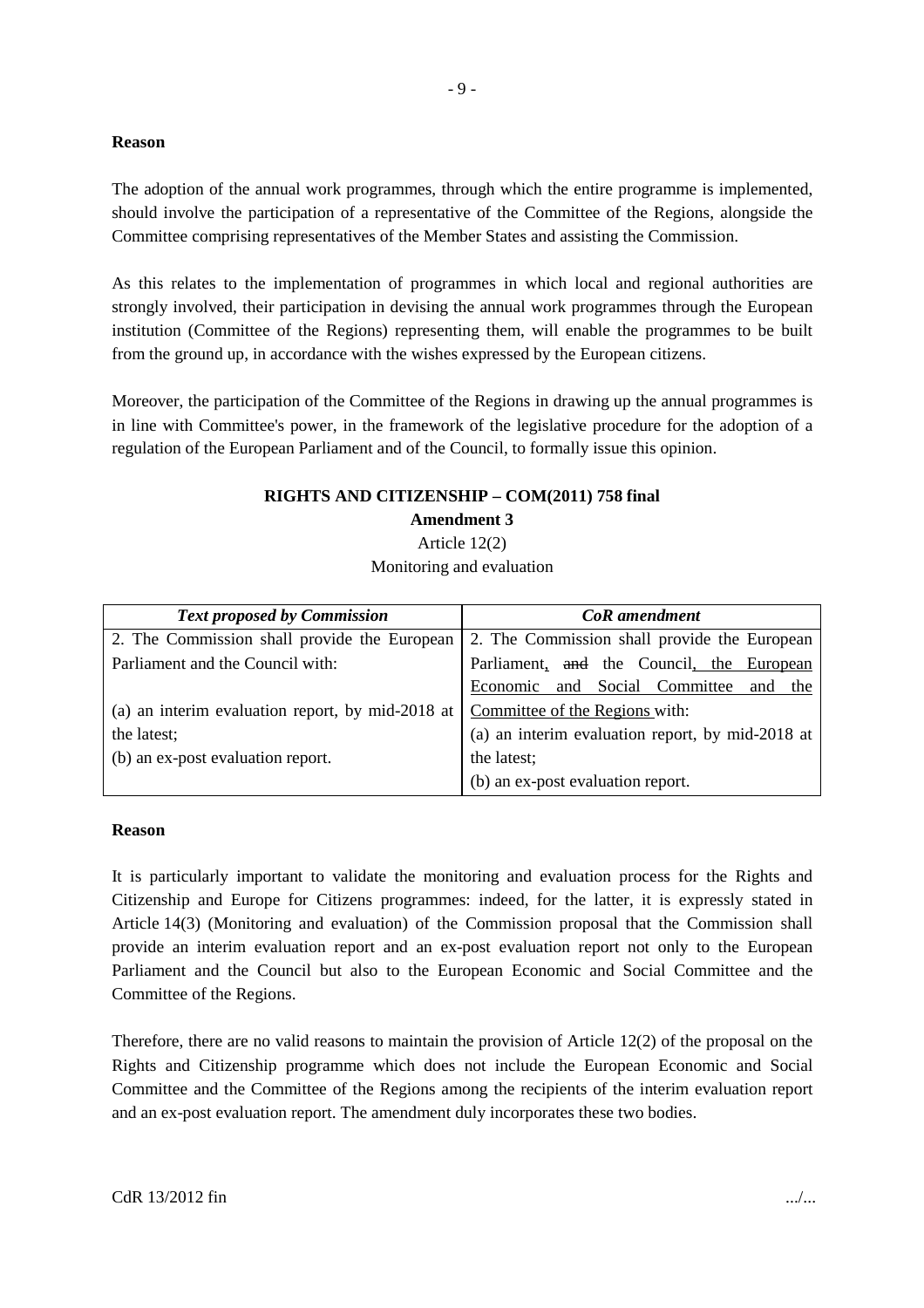## **JUSTICE – COM(2011) 759 final Amendment 1**

Article 7

Participation

| <b>Text proposed by Commission</b>                   | <b>CoR</b> amendment                              |
|------------------------------------------------------|---------------------------------------------------|
| 1. Access to the Programme shall be open to all      | 1. Access to the Programme shall be open to all   |
| public and/or private bodies and entities legally    | public and/or private bodies and entities legally |
| established in:                                      | established in:                                   |
| a) the Member States;                                | a) the Member States;                             |
| b) EFTA countries which are party to the EEA         | b) EFTA countries which are party to the EEA      |
| Agreement, in accordance with the conditions         | Agreement, in accordance with the conditions      |
| laid down in the EEA Agreement;                      | laid down in the EEA Agreement;                   |
| c) accession countries, candidate countries and      | c) accession countries, candidate countries and   |
| potential candidates, in accordance with the         | potential candidates, in accordance with the      |
| general principles and the general terms and         | general principles and the general terms and      |
| conditions<br>laid<br>down<br>the<br>in<br>framework | conditions<br>laid down in<br>the framework       |
| agreements concluded with them on their              | agreements concluded with them on their           |
| participation in Union programmes;                   | participation in Union programmes;                |
| d) Denmark, on the basis of an international         | d) Denmark, on the basis of an international      |
| agreement.                                           | agreement.                                        |
| 2. Public and/or private bodies and entities         | 2. Public and/or private bodies and entities      |
| legally established in other third countries,        | legally established in other third countries,     |
| notably<br>countries where<br>the<br>European        | notably<br>countries where<br>the<br>European     |
| Neighbourhood Policy applies, may be associated      | Neighbourhood Policy applies, may be associated   |
| to actions of the Programme, if this serves the      | to actions of the Programme, if this serves the   |
| purpose of these actions.                            | purpose of these actions.                         |

#### **Reason**

Points 1 and 2 include in the list of potential beneficiaries of the programme entities which are not clearly defined; as both paragraphs refer to public and/or private bodies, the addition of "entities" seems superfluous and should therefore be removed<sup>1</sup>.

<sup>1</sup>

Translator's note: this amendment does not concern the English version of the text, in which the word "entities" is not repeated.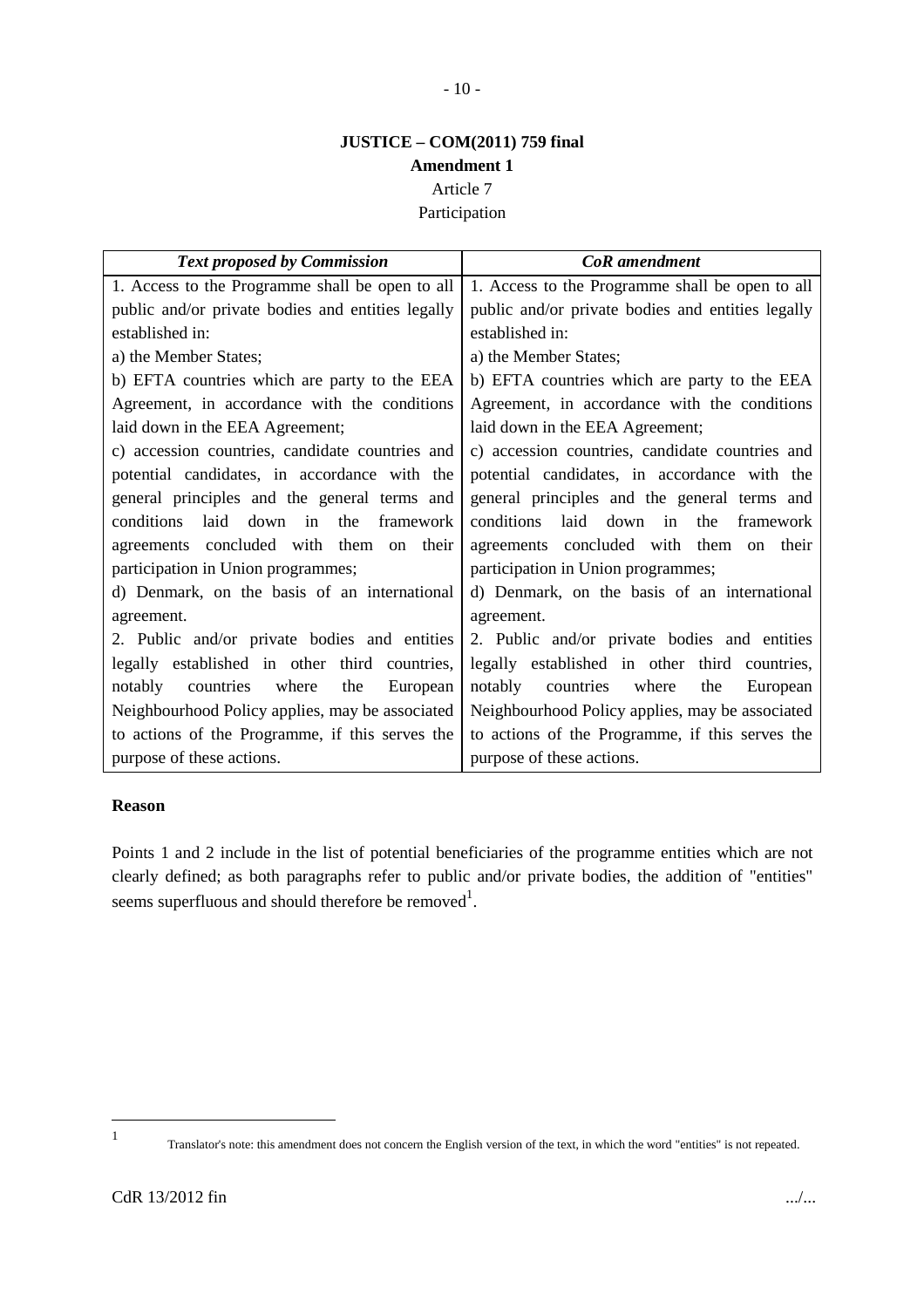## **EUROPE FOR CITIZENS – COM(2011) 884 final Amendment 1**

Article 9(1) Committee

| <b>Text proposed by Commission</b>               | <b>CoR</b> amendment                           |
|--------------------------------------------------|------------------------------------------------|
| The Commission shall be assisted by a $\vert$ 1. | The Commission shall be assisted by a          |
| committee. That committee shall be a committee   | committee. That committee shall be a committee |
| within the meaning of Regulation 182/2011.       | within the meaning of Regulation 182/2011.     |
|                                                  | One representative of the Committee of the     |
|                                                  | Regions may be involved in the advisory        |
|                                                  | procedure.                                     |

#### **Reason**

The adoption of the annual work programmes, through which the entire programme is implemented, should involve the participation of a representative of the Committee of the Regions, alongside the Committee comprising representatives of the Member States and assisting the Commission.

As this relates to the implementation of programmes in which local and regional authorities are strongly involved, their participation in devising the annual work programmes through the European institution (Committee of the Regions) representing them, will enable the programmes to be built from the ground up, in accordance with the wishes expressed by the European citizens.

Brussels, 18 July 2012

The President of the Committee of the Regions

Mercedes Bresso

The Secretary-General of the Committee of the Regions

Gerhard Stahl